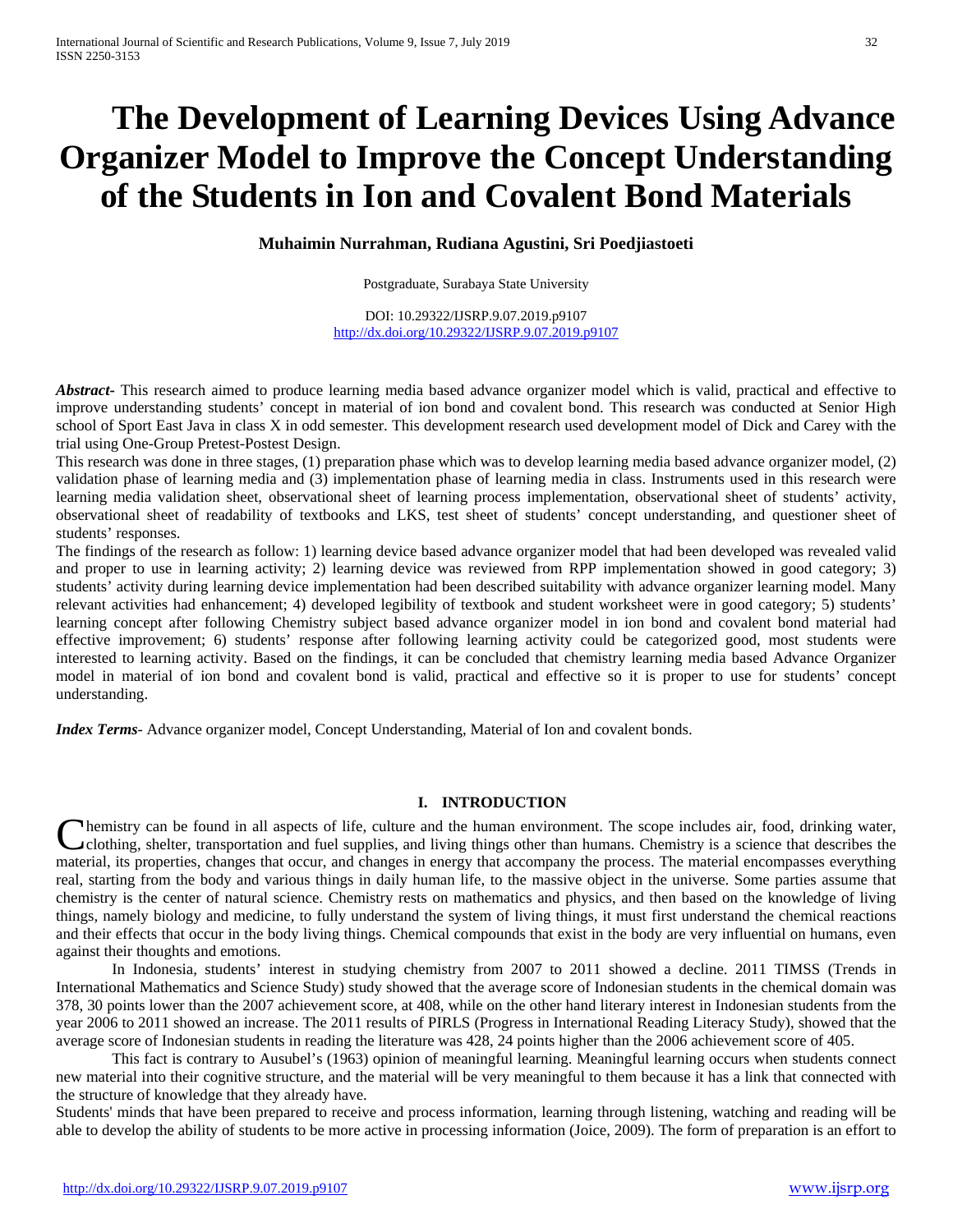improve the stability and clarity of the cognitive structure of students before getting a new subject matter. Increasing literacy interest in Indonesian students from 2006 to 2011, as shown by PIRLS research results should also be followed by an increase in their chemical learning outcomes.

The advance organizer model is a learning model designed to strengthen the cognitive structure of students, students' knowledge of specific lessons and how to manage, clarify and maintain that knowledge well (Ausubel, 1963). Several studies on advanced organizer models showed satisfactory results, one of which concluded that there were significant differences between conceptual understanding, and critical thinking skills of students using advanced organizer learning models with conceptual understanding, and critical thinking skills of students using direct teaching models (Budiartawan, Mursalin and Yunginger, 2013).

The chemical bonding material is one of the chemical materials that learned in class X high school, in the material of chemical bonds one of the students is required to be able to compare the processes of ion bond formation and covalent bonds. The concepts in ion bond material and covalent bonds must be challenging to understand if students only listen to explanations and memorize a verbal definition without understanding the contents. Therefore, advanced organizer learning models are very suitable to be applied in this learning material.

Based on data from daily test results of class X students, East Java Sports State High School, on chemistry subject matter, the overall average of class X, which is equal to 64.82 on a scale of 0 - 100 or equivalent to 2.59 on a scale of 1 - 4. The average has not reached the standard competency knowledge completeness score according to Article 9 paragraph 2 of Permendikbud No. 104 of 2014 amounting to 2.67 which is equivalent to 66.75 on a scale of 0 - 100 (Siamhady, 2018). The data shows that chemical bonding material is one of the chemical materials that are difficult to understand for students of East Java Sports High School.

Based on the results of interviews with chemistry teachers, information was obtained that the teaching and learning activities that carried out at East Java Sports State High School are conducted after the students' regular training in their respective sports branches, so that students' attention when exhausted during the teaching and learning process was very low in all subject including chemistry subject.

Learning materials are external factors of the students who can strengthen internal motivation to learn. The one way of learning that can influence learning activities is to include learning material in the activity. Learning materials are entirely designed, meaning that there are elements of media and adequate learning resources that will influence the learning atmosphere so that the learning process that occurs in students becomes more optimal. Learning materials in the context of learning is one component that must exist since learning materials are a component that must be studied, examined, studied and made into material that will be mastered by students and at the same time can provide guidance to learn it. Learning is carried out without using learning materials, so the learning will not produce anything. The introduction material presented by the teacher in the form of an advance organizer is one form of learning material.

Learning materials in the form of learning devices have been provided by the government in the form of student books and teacher books. However, the learning devices are still too general, in their application, the teacher must independently develop the device according to the conditions of each school, including a learning device plan (RPP) ), quality teaching materials and student worksheets (LKS) so that they can achieve learning objectives that are in accordance with the basic competencies in the 2013 curriculum.

Based on this background, the authors are motivated to conduct research aimed at producing learning devices using a valid, practical, and effective advance organizer model to improve students' conceptual understanding of ionic bonding and covalent bonds.

# **II. METHODS**

The test was carried out using the design of the One-Group Pretest-Posttest Design since the test conducted in one group without a comparison group. The design of this study was used to obtain input in the form of recording about the first test score (pretest) and the final test score (posttest) to see completeness and learning outcomes.

# *2.1 Research Subject*

The subject of this study was an advanced organizer chemistry learning device which was tested on class X of East Java State Sports Senior High School.

#### *2.2 Research Instruments*

The instruments used to collect data in this experiment are as follows:

*2.2.1 Learning Device Validation Sheet*

This instrument is used by asking the experts to evaluate learning devices from aspects of content, construction and language. Based on the feedback, the learning device is modified so that it is more adequate, valid, effective and can be used properly. The validation sheet used to measure the feasibility of learning devices includes:

- a. Student Learning Material validation sheet
- b. Validation sheet of Learning Implementation Plan
- c. Validation Sheet for Student Worksheets
- d. Validation Sheet for Student Concept Understanding Tests
- *2.2.2 Observation Sheet for the Implementation of the Learning Process*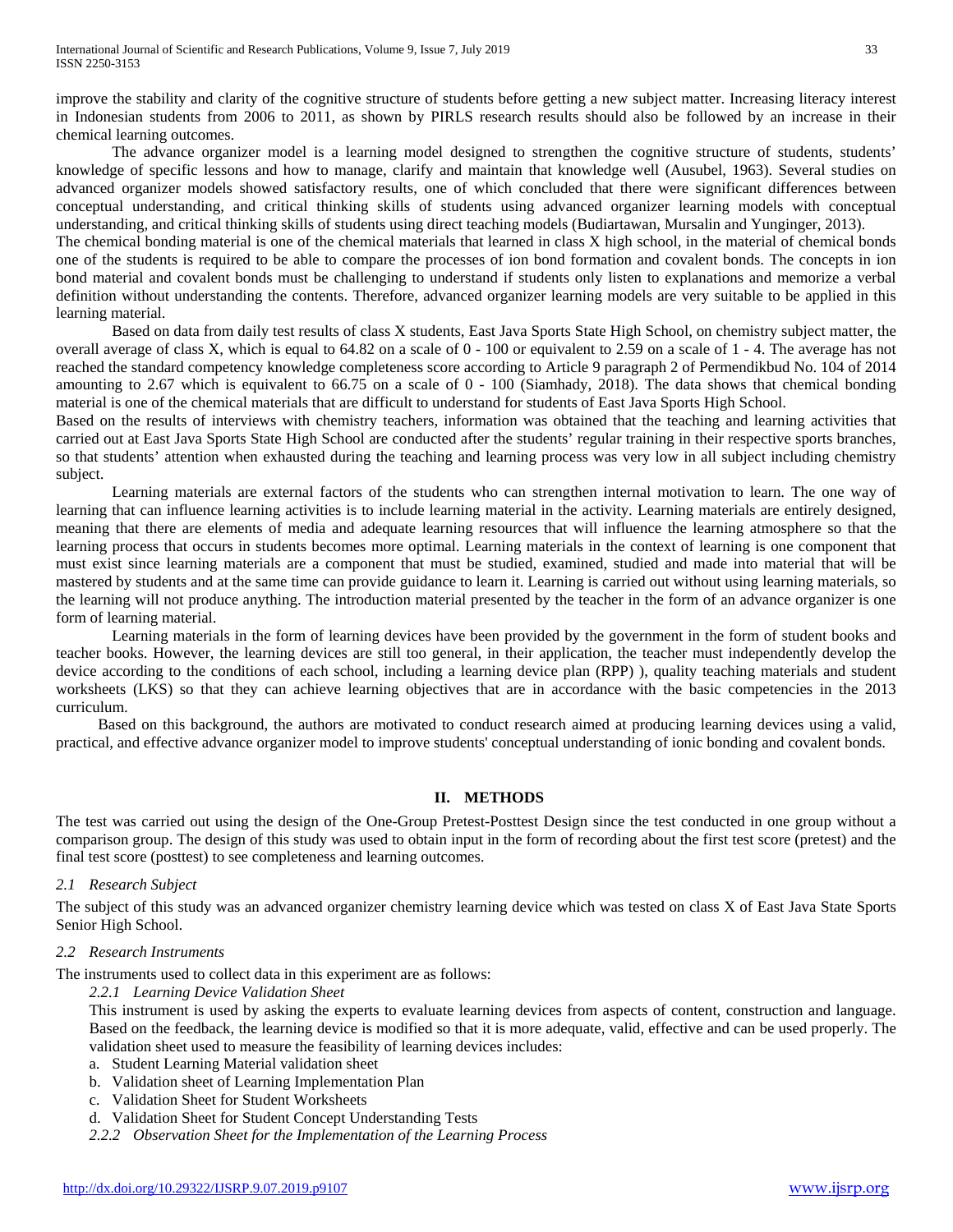This instrument or observation sheet is used to observe the feasibility of each step in the learning process made by the researcher and observed by the observer. This instrument contains the steps that must be taken by the teacher in the implementation of learning.

*2.2.3 Student Activity Observation Sheet*

Instruments or observation sheets of student activities in teaching and learning activities include the activities of students during the teaching and learning activities. Observations are made from the beginning of learning till the completion.

# *2.2.4 Readability Sheet for Student Learning Materials and LKS*

Readability sheets are used to determine the level of readability of Teaching Materials and LKS. Readability sheet instrument in the form of a questionnaire.

# *2.2.5 Student Concept Understanding Test Sheet*

This assessment sheet was developed by researchers and used to obtain information or data on the extent to which students understand concepts that have been mastered. This assessment sheet consists of 25 items consisting of objective questions to understand students' conceptual understanding.

*2.2.6 Student Response Questionnaire Sheet*

The student response questionnaire sheet developed by this researcher was used to obtain information or data on student responses to learning using an advance organizer learning model. The questionnaire responses students write instructions and requests to students to give their responses in their own opinion without being influenced by others, student responses consist of very agree, agree, disagree, and strongly disagree.

# *2.3 Data Collection Techniques*

The techniques used to collect the data are:

# *2.3.1 Device Validation*

The development of teaching materials and worksheets is a requirement of this study. Before the trial was conducted, the learning devices developed first were validated by experts or validators using the RPP validation instrument, Student Learning Materials, Student Worksheets and Student Concept Understanding Test Sheets. Data from the learning device validation results are collected after the validator provides an assessment of the learning device on the validation sheet.

# *2.3.2 Test Giving*

The test given is done twice, namely before the learning process begins (pretest) to determine the level of readiness of students in learning the concept of ion bonds and covalent bonds, and after the learning process (posttest) to determine the level of achievement of learning indicators.

#### 2.3.3 *Observation*

The data collection techniques used in the research development of this learning device are as follows:

a. Observation

Observations were made to collect research data about the feasibility of RPP, student activities during the learning process, and the performance of understanding students' concepts. Observers are two observers who have been given direction first so that they can use the observation sheet correctly and precisely.

b. Distribution of Questionnaires

The distribution of questionnaires aims to collect research data about student responses to the learning process that has been conducted. The questionnaire is filled with honesty and objectively without pressures from any party.

### *2.4 Data Analysis Technique*

The data analysis technique to answer the proposed research questions is by descriptive analysis techniques. This technique describes the activities of teachers and students during the learning process takes place with an advance organizer model to improve students' conceptual understanding, which includes Analysis of Learning Device Validation Results, Analysis of Observation of RPP Implementation, Analysis of Student Response to Learning Activities, Observation Analysis of Student Activities, Analysis of Concept Understanding Students.

# **III. RESULT AND DISCUSSION**

#### *3.1 Learning Device Validation*

Assessment given by validator in media developed was proper. It meant that all learning tool developed had been worth and they could be used with some revision. Learning media developed referred to 2013 curriculum. They are RPP, BAS, LKS and undestanding test question of students/ concept.

| No. | <b>Device</b>                              | <b>Score</b>   Category |
|-----|--------------------------------------------|-------------------------|
|     | Lesson Plan (RPP)                          | Very valid              |
|     | <b>Student Learning</b><br>Materials (BAS) | Valid                   |

Table 1: Results of Learning Device Validation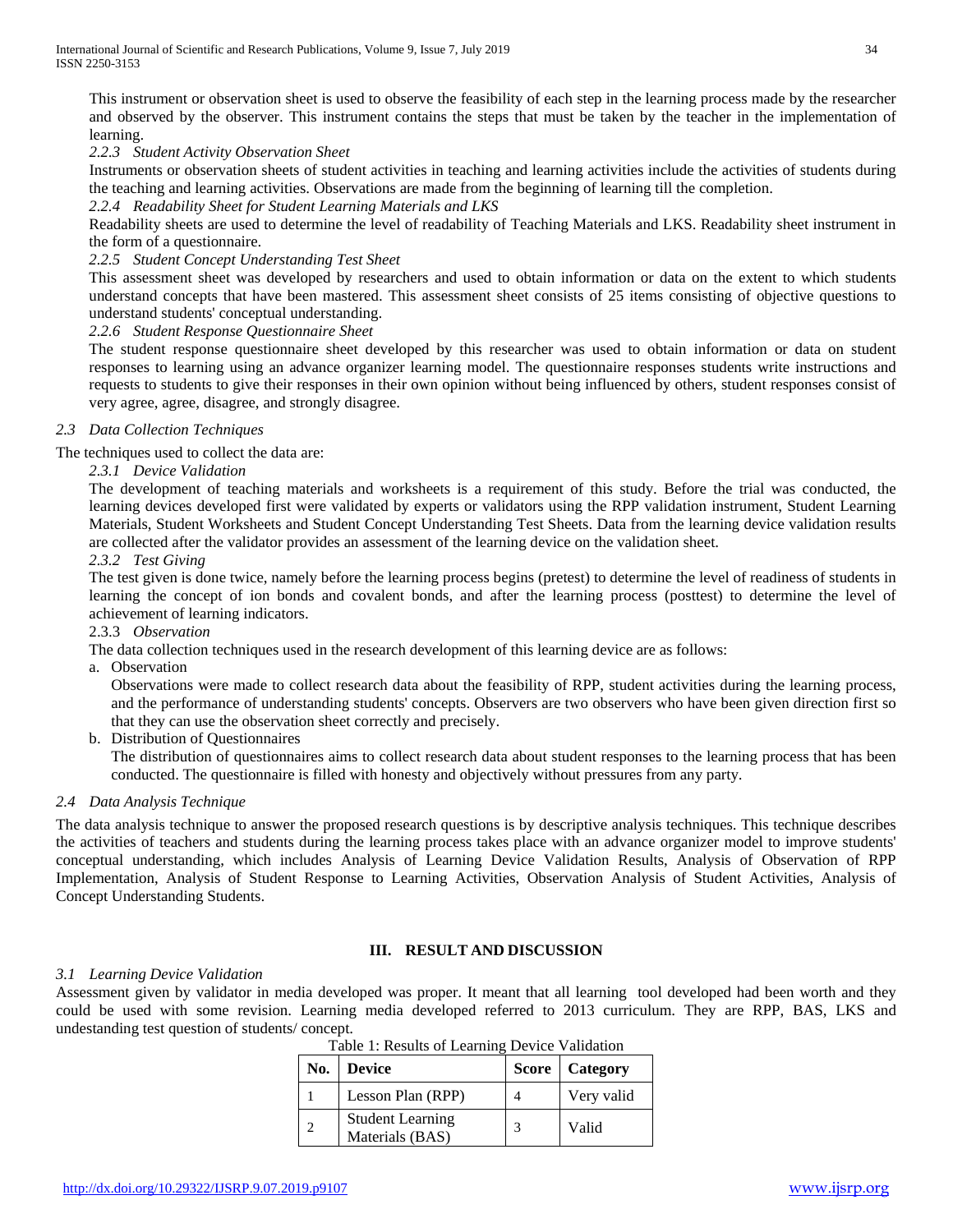| No. | <b>Device</b>                                                      | <b>Score</b> | Category   |
|-----|--------------------------------------------------------------------|--------------|------------|
| 2   | <b>Student Activity Sheet</b><br>(LKS)                             |              | Very valid |
|     | <b>Students' Concept</b><br><b>Understanding Test</b><br>Questions |              | Very valid |

# *3.2 Implementation of Lesson Plan (RPP)*

Based on data analysis of RPP implementation, it can be seen that the result of learning implementation using learning model of Advance organizers at the second meeting were higher than the first meeting. Nevertheless, learning in both meetings showed that learning activities have been conducted well. Thus all the steps listed in the learning tool which have been developed can be carried out very well by teachers and students and play an active role in the learning process.

Average value of RPP implementation in introducing aspect was the same between firs and meetings. On the other side, the average value of RPP implementation in the core and concluding aspects was achieved higher in the first meeting than the second meeting, whereas in the management aspect of the classroom atmosphere the average value of lesson plans was achieved higher than the second meeting. This showed that the delivery of implemented organizers was as good as the first and second meetings, whereas in terms of material delivery or the task of learning and strengthening cognitive processing, the first meeting was conducted better than the second meeting. This occurred because the energy of the instructor/researcher at the second meeting was more drained in the aspect of managing the classroom atmosphere for conducive learning, which when the second meeting focused on group learning activities, evidenced by the average value of managing the classroom atmosphere in the second meeting higher than the first meeting.

| Table 2: Implementation of Lesson Plan (RPP) |                                                                 |                |  |  |
|----------------------------------------------|-----------------------------------------------------------------|----------------|--|--|
| No.                                          | <b>Observed Aspect</b>                                          | <b>Mode</b>    |  |  |
|                                              | <b>Introduction</b>                                             |                |  |  |
|                                              | <b>Observation</b>                                              |                |  |  |
|                                              | <b>Clarifying the learning objectives</b>                       |                |  |  |
| 1.                                           | Greetings and greet the students.                               | $\overline{4}$ |  |  |
| 2.                                           | Deliver the learning objectives.                                | $\overline{4}$ |  |  |
| 3.                                           | Distributing the teaching material books and student worksheets | $\overline{4}$ |  |  |
|                                              | to students or instructing them to prepare teaching material    |                |  |  |
|                                              | books and worksheets at each student's desk.                    |                |  |  |
|                                              | Display the graphic organizer and present it to students        |                |  |  |
| 1.                                           | Presenting the organizer to students                            | $\overline{4}$ |  |  |
| 2.                                           | Mention the concepts in the organizer and the specific or       | $\overline{4}$ |  |  |
|                                              | essential characteristics of each of these concepts.            |                |  |  |
| 3.                                           | Provide examples of these concepts.                             | 3              |  |  |
| 4.                                           | Explain the connection between these concepts.                  | $\overline{4}$ |  |  |
| $\overline{5}$ .                             | Repeat the explanation of new terms or special terms in the     | $\overline{4}$ |  |  |
|                                              | organizer.                                                      |                |  |  |
|                                              | Questioning                                                     |                |  |  |
| 1.                                           | Ask some of the students to recall by verbally mentioning the   | 3              |  |  |
|                                              | students' previous knowledge and experience relevant to the     |                |  |  |
|                                              | organizer.                                                      |                |  |  |
|                                              | <b>Main</b>                                                     |                |  |  |
|                                              | <b>Collecting data (experimenting)</b>                          |                |  |  |
| 1.                                           | Presenting material through lectures, discussions, films, or    | $\overline{4}$ |  |  |
|                                              | reading.                                                        |                |  |  |
|                                              |                                                                 |                |  |  |
| 2.                                           | Provide logical and clear submission numbering in presenting    | $\overline{4}$ |  |  |
|                                              | learning material.                                              |                |  |  |
|                                              |                                                                 |                |  |  |
| No.                                          | <b>Observed Aspect</b>                                          | <b>Modus</b>   |  |  |
| $\overline{3}$ .                             | Explain the connection between the detailed material presented  | $\overline{4}$ |  |  |
|                                              | with the organizer.                                             |                |  |  |
|                                              | <b>Associating</b>                                              |                |  |  |
|                                              | Using the principles of integrative reconciliation              |                |  |  |
| 1.                                           | Remind students about all the main ideas of learning material.  | $\overline{4}$ |  |  |
| 2.                                           | Ask students to summarize learning material.                    | $\overline{4}$ |  |  |
| $\overline{3}$ .                             | Repeating the definitions of concepts.                          | $\overline{4}$ |  |  |

<http://dx.doi.org/10.29322/IJSRP.9.07.2019.p9107> [www.ijsrp.org](http://ijsrp.org/)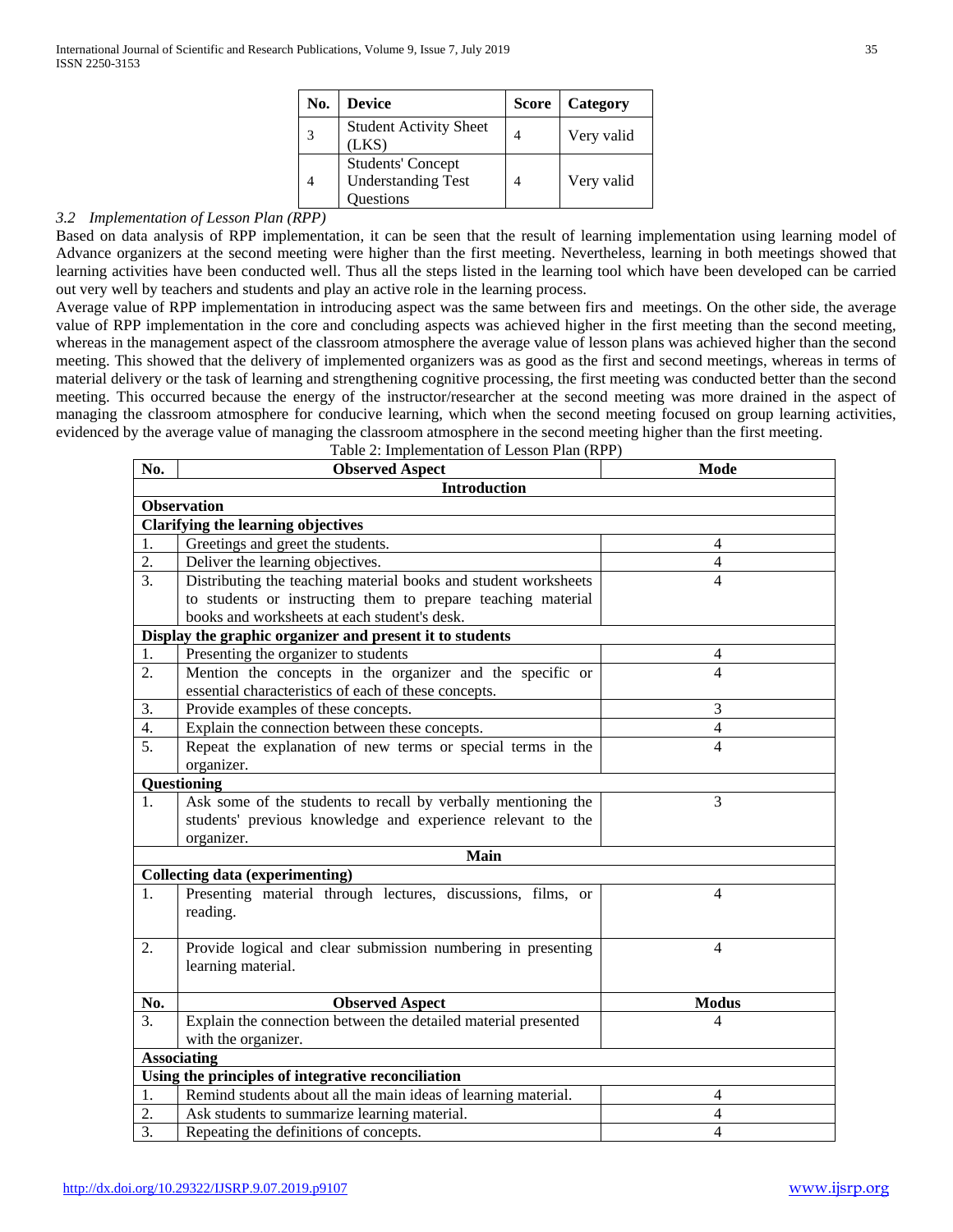| No.              | <b>Observed Aspect</b>                                              | Mode           |
|------------------|---------------------------------------------------------------------|----------------|
| $\overline{4}$ . | Give students the task to write down differences that exist         | 4              |
|                  | between concepts in the material that has been presented.           |                |
|                  | Organize the active reception learning sessions                     |                |
| 1.               | Ask students to write additional examples of concepts in the        | 4              |
|                  | learning material.                                                  |                |
| <b>Closing</b>   |                                                                     |                |
|                  | Communicating                                                       |                |
| 1.               | Ask students to restate learning material in groups in front of the | 4              |
|                  | class by using their language.                                      |                |
|                  | Generating a critical approach to learning material                 |                |
| 1 <sub>1</sub>   | Ask students to restate all the main ideas from the learning        | 4              |
|                  | material that students note, in groups in front of the class, using |                |
|                  | the students' language.                                             |                |
|                  | <b>Clarification</b>                                                |                |
| 1.               | Ask each group of students to ask, and the question is answered     | $\overline{4}$ |
|                  | by the teacher.                                                     |                |
|                  | <b>Classroom Management</b>                                         |                |
| No.              | <b>Observed Aspect</b>                                              | <b>Modus</b>   |
| 1.               | The suitability of KBM with learning objectives                     | 4              |
| $\overline{2}$ . | Management of teaching and learning time used in accordance         | 3              |
|                  | with the RPP                                                        |                |
| 3.               | KBM tends to be student-centred                                     | 3              |
| 4.               | KBM tends to be teacher-centred                                     | 3              |

# *3.3 Student Activity*

Student's activity in this research was set of activities conducted by students during learning activity. Based on the results of data analysis, the dominant activity of students that occurred in the class at meeting 1 was to read or search for teaching material information according to the content, which was an average of 7.5. Whereas the dominant activity of students that occurs in class 2 was discussing assignments/questions in LKS, which are with an average of 6.

There were 2 activities centered in students that showed significance enhancement from metting 1 to meeting 2, namely activity 5) Record the observational data according to the LKS and 6) Discuss the tasks/questions in the LKS. These activities indicated an increase in the first to second meetings, while the activities conducted by the teacher indicate a decrease in each meeting. This showed that learning was more student-centered and the teacher only played role as a facilitator.

| No.            | <b>Activity</b> | <b>First Meeting</b> |        | <b>Second Meeting</b> |        |
|----------------|-----------------|----------------------|--------|-----------------------|--------|
|                |                 | <b>Mean</b>          | Pa     | <b>Mean</b>           | Pa     |
|                | a1              | 6                    | 83,33  | 4,5                   | 88,89  |
| $\overline{2}$ | a <sub>2</sub>  | 7,5                  | 93,33  | 3,5                   | 85,71  |
| 3              | a3              | ↑                    | 100,00 | 2                     | 100,00 |
| 4              | a4              | 3,5                  | 85,71  | 2,5                   | 80,00  |
| 5              | a5              |                      | 100,00 | 3,5                   | 85,71  |
| 6              | аб              | 4,5                  | 88,89  | 6                     | 83,33  |
| $\mathcal{I}$  | a <sub>7</sub>  |                      | 100,00 | っ                     | 100,00 |
| 8              | a8              | 3                    | 100,00 | 3                     | 100,00 |
| 9              | a <sup>9</sup>  | 4,5                  | 88,89  | 2,5                   | 80,00  |
| 10             | a10             | 2,5                  | 80,00  | 2,5                   | 80,00  |

Table 3: Student Activity

*3.4 Readability of Student Teaching Materials (BAS) and Student Activity Sheets (LKS)*

Based on result of data analysis, most students considered that BAS and LKS developed by researcher were interested either in content or presentation. The level of understanding of students in understanding questions at BAS and LKS was also high. The illustrations/images used by researchers also make it easier for students to understand these learning model. The difficulty of students in understanding the description in BAS and the presence or absence of questions in LKS that were not understood obtained the lowest score of 63% and 67%. The reason for the low percentage was because students were not fully familiar with the terms ionic and covalent bonding material used in BAS. Thus, for future improvement, researchers will provide language that is easier for students to understand. Based on these results, it can be concluded that the level of readability of BAS and LKS is good (strong) because it is worth  $\geq 60\%$ .

Factor affecting this legibility level was the interest of students in the model given in terms of the appearance of the layout and the image. This can be seen from the percentage of students' interest in the appearance of BAS and LKS with a high score of 100%. According to Nieven (in Nufus, 2013), it was concluded that BAS developed both in content and appearance was very interesting for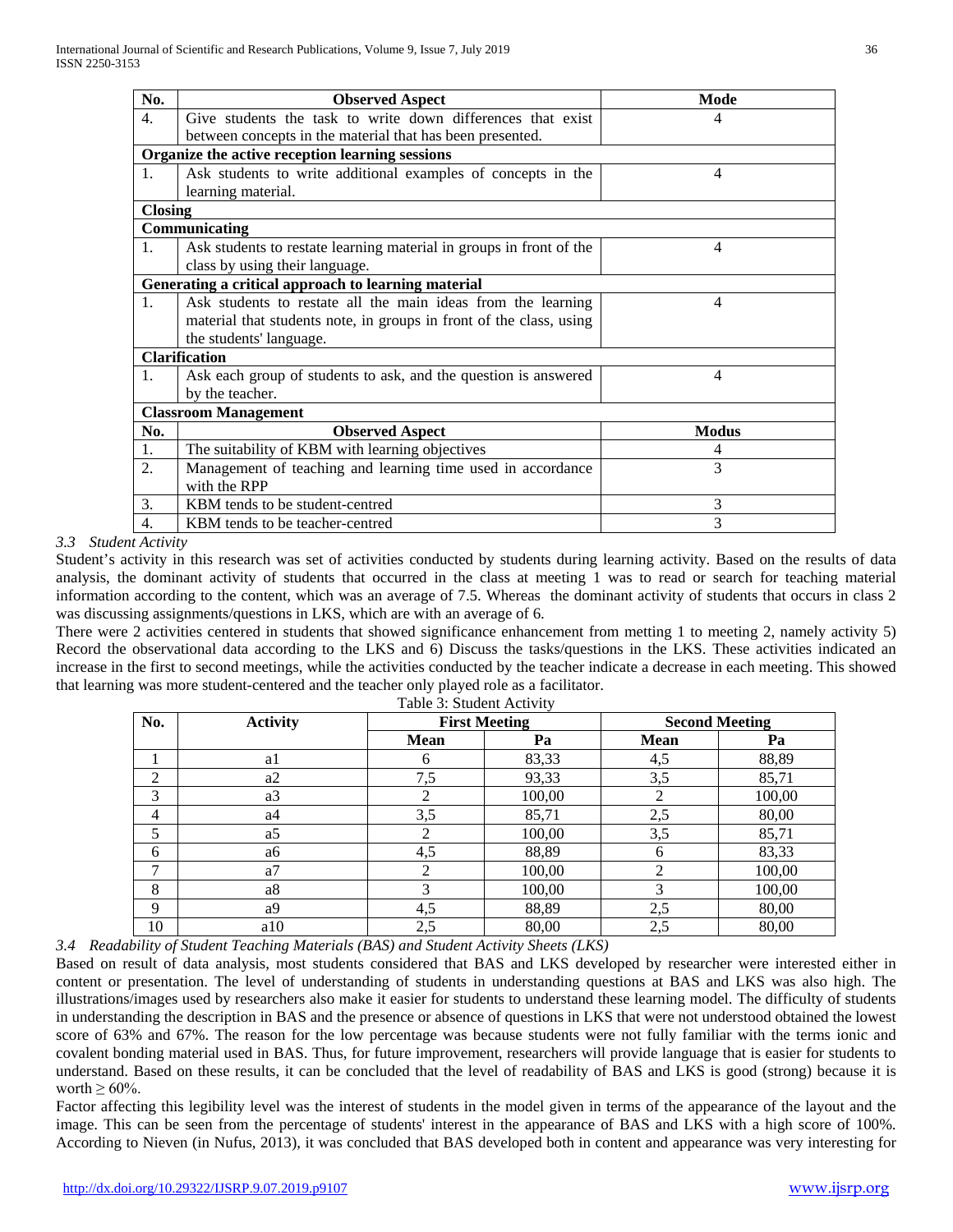students even though there were some students who felt a little difficulty. The given image or illustration could clarify the description of BAS readability in general so that it was categorized as good and suitable for use in learning. Table 4: Readability of Student Textbooks (BAS)

|                | Lavie 4. Readability of Student Textbooks (DAS)             |                                          |                 |  |
|----------------|-------------------------------------------------------------|------------------------------------------|-----------------|--|
| No.            | <b>Question Description</b>                                 | Percentage of Student Answer Options (%) |                 |  |
| $\mathbf{1}$   | Is the content of this Teaching Material                    | Interesting                              | Not Interesting |  |
|                | interesting?                                                | 80%                                      | 20%             |  |
| $\overline{2}$ | Is the appearance of this Teaching Material                 | Interesting                              | Not Interesting |  |
|                | interesting?                                                | 100%                                     | $0\%$           |  |
|                | Is the description/explanation of activities in             | Hard                                     | Easy            |  |
| 3              | this Teaching Material difficult?                           | 37%                                      | 63%             |  |
|                | Are the illustrations/images in this Teaching               | Easy                                     | Hard            |  |
| $\overline{4}$ | Material easy to understand and clarify the<br>description? | 67%                                      | 33%             |  |
| 5              | Are there any questions in this Teaching                    | Yes                                      | N <sub>o</sub>  |  |
|                | Material that you don't understand?                         | 30%                                      | 70%             |  |

| Table 5: Readability of Student Worksheets (LKS) |  |  |
|--------------------------------------------------|--|--|
|--------------------------------------------------|--|--|

| No.            | <b>Question Description</b>                              | Percentage of Student Answer Options (%) |                 |
|----------------|----------------------------------------------------------|------------------------------------------|-----------------|
|                | Are the contents of this LKS interesting?                | Interesting                              | Not Interesting |
|                |                                                          | 87%                                      | 13%             |
| $\overline{2}$ | Is the appearance of this LKS interesting?               | Interesting                              | Not Interesting |
|                |                                                          | 100%                                     | $0\%$           |
| 3              | Is the description/explanation of activities in          | Hard                                     | Easy            |
|                | this LKS difficult?                                      | 20%                                      | 80%             |
|                | Are the illustrations/drawings on this LKS               | Easy                                     | Hard            |
| $\overline{4}$ | easy to understand and<br>clarify<br>the<br>description? | 93%                                      | $7\%$           |
|                | Are there questions on this LKS that you                 | <b>Yes</b>                               | No              |
|                | don't understand?                                        | 33%                                      | 67%             |

*3.5 Student Concept Understanding Test*

Test question of valid concept leaning was used by reseacher in measuring understanding level of student concept. The initial activity conducted by the researcher was to conduct a preliminary test (pretest) on students who would be given treatment. The average pretest score of students 'understanding of the concept of ion bonding and covalent bont as shown in the Table is 41.33 with a low category, while the average posttest score of students' conceptual comprehension level was 89.07 with a high category. The value of increasing the percentage of students 'understanding of concepts during the posttest showed that the learning conducted by the teacher goes well and effectively increases students' conceptual understanding.

| No. | <b>Student Initials</b> | <b>Pretest</b> | <b>Posttest</b> |
|-----|-------------------------|----------------|-----------------|
|     |                         | N              | N               |
|     | S 01                    | 40,00          | 92,00           |
| 2   | S 02                    | 52,00          | 92,00           |
| 3   | S 03                    | 44,00          | 96,00           |
| 4   | S 04                    | 52,00          | 92,00           |
| 5   | S 05                    | 48,00          | 80,00           |
| 6   | S 06                    | 44,00          | 92,00           |
| 7   | S 07                    | 40.00          | 88,00           |
| 8   | S 08                    | 48,00          | 84,00           |
| 9   | S 09                    | 36,00          | 88,00           |
| 10  | S 10                    | 32,00          | 84,00           |
| 11  | S 11                    | 36,00          | 80,00           |
| 12  | S 12                    | 48,00          | 92,00           |
| 13  | S 13                    | 36,00          | 84,00           |

Table 6: Students' Concept Understanding Test Results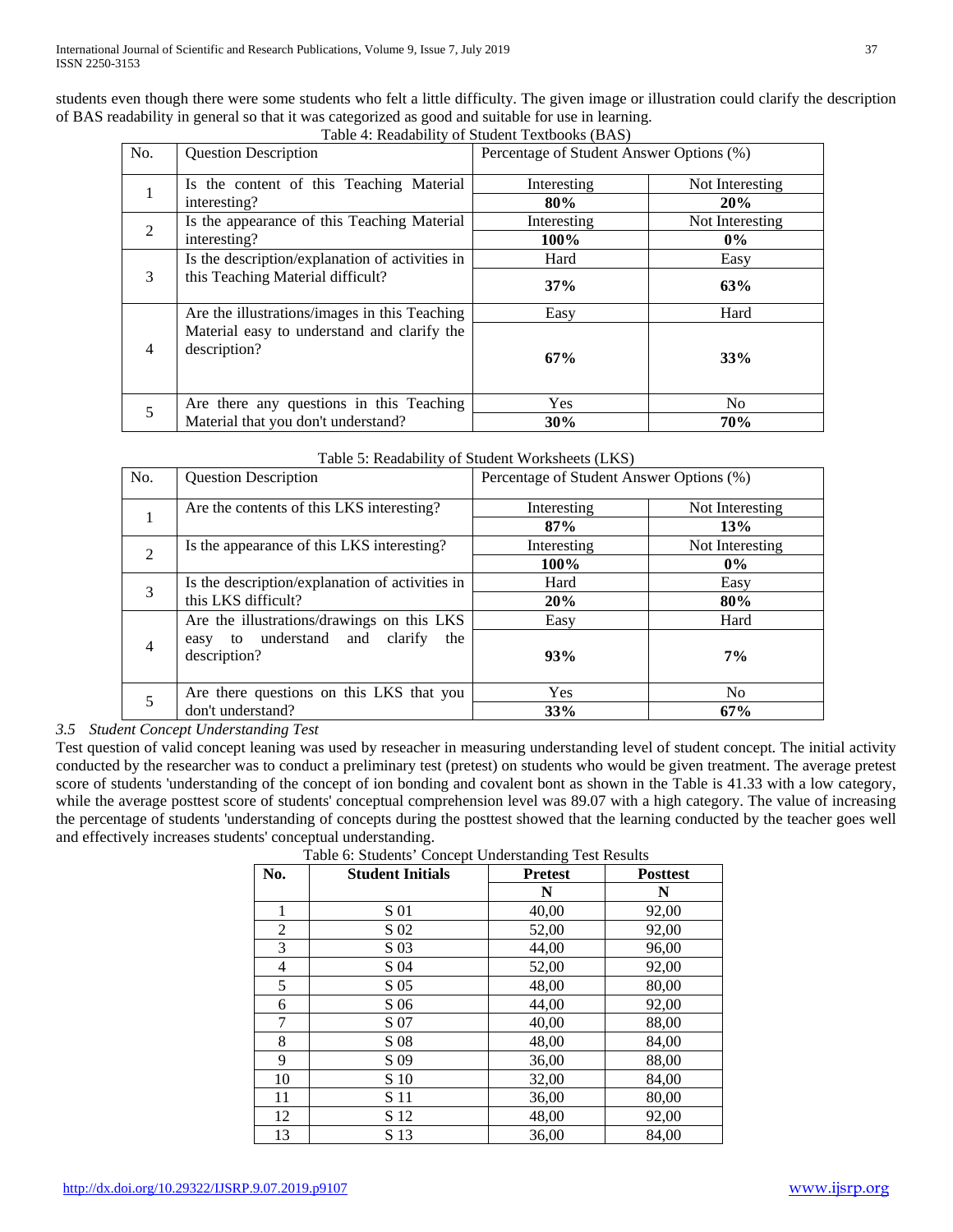| No. | <b>Student Initials</b> | <b>Pretest</b> | <b>Posttest</b> |
|-----|-------------------------|----------------|-----------------|
|     |                         | N              | N               |
| 14  | S 14                    | 32,00          | 84,00           |
| 15  | S 15                    | 44,00          | 96,00           |
| 16  | S 16                    | 56,00          | 92,00           |
| 17  | S 17                    | 36,00          | 88,00           |
| 18  | S 18                    | 40,00          | 88,00           |
| 19  | S 19                    | 32,00          | 92,00           |
| 20  | S 20                    | 64,00          | 96,00           |
| 21  | S 21                    | 16,00          | 88,00           |
| 22  | S 22                    | 36,00          | 88,00           |
| 23  | S.23                    | 40,00          | 84,00           |
| 24  | S.24                    | 40,00          | 96,00           |
| 25  | S.25                    | 44,00          | 88,00           |
| 26  | S.26                    | 56,00          | 84,00           |
| 27  | S.27                    | 52,00          | 88,00           |
| 28  | S.28                    | 52,00          | 88,00           |
| 29  | S.29                    | 24,00          | 92,00           |
| 30  | S.30                    | 20,00          | 96,00           |
|     | Mean                    | 41,33          | 89,07           |

# 3.6 *Students' Respond*

Based on analysis result of student's respond toward the development of learning model (including: teaching material and student activity sheets) was obtained average of 88.67% students considered interesting and 93.33% of students respond to the novelty in other words students responded positively to the learning process that had been conducted (Riduwan, 2010), while the results of the analysis of student responded to the learning components obtained results of 95.33% of students responded interested in it (students respond positively) with very strong criteria (Riduwan, 2010). Based on the results of the analysis, it can be seen that students' responses to the development of media and the implementation of learning during the trial were positive in the very strong category. This meant that students supported, felt happy, and were interested in learning by applying learning based on an advanced organizer model.

| Table 7: Students' Respond |  |
|----------------------------|--|
|----------------------------|--|

| $\bf N_0$    | <b>Description of Question</b>                         | <b>Assessment/Opinion</b>    |                                  |
|--------------|--------------------------------------------------------|------------------------------|----------------------------------|
|              | What is your opinion toward<br>following components:   | <b>Interested</b><br>$P(\%)$ | <b>Not Interested</b><br>$P(\%)$ |
|              | a. Material                                            | 90,00                        | 10,00                            |
| 1            | b. Teaching Material (learning media)                  | 93,33                        | 6,67                             |
|              | c. Student Activity Sheets (LKS)                       | 76,67                        | 23,33                            |
|              | d. Learning atmosphere                                 | 93,33                        | 6,67                             |
|              | e. The way teacher teaches                             | 90,00                        | 10,00                            |
|              | Average                                                | 88,67                        | 11,33                            |
| $\mathbf{2}$ | Have you just known about the                          | <b>New</b>                   | <b>Have known</b>                |
|              | following components:                                  | $P(\%)$                      | $P(\%)$                          |
|              | a. Material                                            | 90,00                        | 10,00                            |
|              | b. Teaching material (learning media)                  | 93,33                        | 6,67                             |
|              | c. Student Activity Sheets (LKS)                       | 90,00                        | 10,00                            |
|              | d. Learning atmosphere                                 | 93,33                        | 6,67                             |
|              | e. The way teacher teaches                             | 90,00                        | 10,00                            |
|              | rata-rata                                              | 91,33                        | 8,67                             |
| 3            | Can you understand the following<br>components easily: | <b>Easy</b><br>$P(\%)$       | <b>Difficult</b><br>$P(\%)$      |
|              | a. Language in bool                                    | 96,67                        | 3,33                             |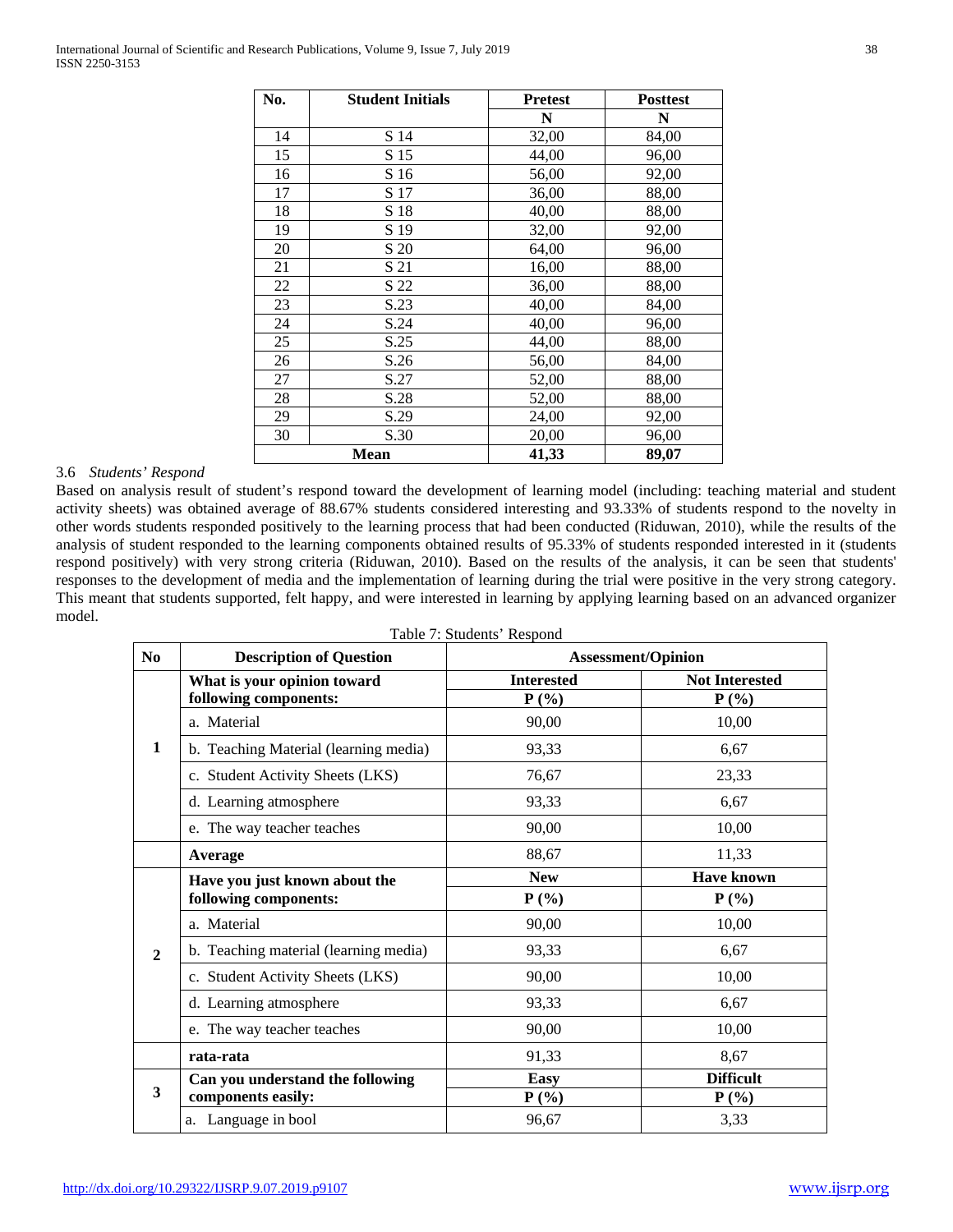| N <sub>0</sub> | <b>Description of Question</b>                                        | <b>Assessment/Opinion</b> |                            |
|----------------|-----------------------------------------------------------------------|---------------------------|----------------------------|
|                | b. Material/book content                                              | 96,67                     | 3,33                       |
|                | c. Exercise                                                           | 93,33                     | 6,67                       |
|                | d. Student activity sheets                                            | 96,67                     | 3,33                       |
|                | e. Guide of practice in LKS                                           | 93,33                     | 6,67                       |
|                | Average                                                               | 95,33                     | 4,67                       |
| 4              |                                                                       |                           |                            |
|                | What is your opinion about following                                  | <b>Clear</b>              | Unclear                    |
|                | statements:                                                           | $P(\% )$                  | $P(\% )$                   |
|                | a. Explanation of teacher during<br>teaching and learning activity    | 90,00                     | 10,00                      |
|                | b. Teacher's guidance when you find<br>concept through trial.         | 90,00                     | 10,00                      |
|                | c. Teacher's guidance when you finish<br><b>LKS</b>                   | 96,67                     | 3,33                       |
|                | Average                                                               | 92,22                     | 7,78                       |
| 5              | What do you think about the way                                       | Good                      | <b>Not Good</b>            |
|                | teacher uses learning model of<br><b>Advance Organizer:</b>           | $P(\%)$                   | $P(\%)$                    |
|                | a. Classifying learning objectives                                    | 93,33                     | 6,67                       |
|                | b. Identifying organizer concepts                                     | 90,00                     | 10,00                      |
|                | c. Presenting organizer context                                       | 93,33                     | 6,67                       |
|                | d. Encouraging the awareness of<br>knowledge and students' experience | 90,00                     | 10,00                      |
|                | e. Presenting material                                                | 96,67                     | 3,33                       |
|                | f. Making logic and clear material<br>order                           | 93,33                     | 6,67                       |
|                | g. Using integrative reconciliation<br>principles                     | 100,00                    | $\boldsymbol{0}$           |
|                | h. Suggesting active reception learning                               | 93,33                     | 6,67                       |
|                | Arising critical approach in learning<br>i.<br>material               | 93,33                     | 6,67                       |
|                | Clarifying                                                            | 90,00                     | 10,00                      |
|                | <b>Interview</b>                                                      | 93,33                     | 6,67                       |
| 6              | What do you think if:                                                 | <b>Agree</b><br>$P(\%)$   | <b>Disagree</b><br>$P(\%)$ |
|                | a. Further chemical subject used<br>learning like this way?           | 90,00                     | 10,00                      |
|                | b. Other subjects are taught as this<br>learning?                     | 96,67                     | 3,33                       |
|                | rata-rata                                                             | 93,33                     | 6,67                       |
| $\tau$         | Do you feel easy to:                                                  | <b>Easy</b>               | <b>Difficult</b>           |
|                |                                                                       | $P(\% )$                  | $P(\%)$                    |
|                | a. Answer test question concept<br>knowledge?                         | 96,67                     | 3,33                       |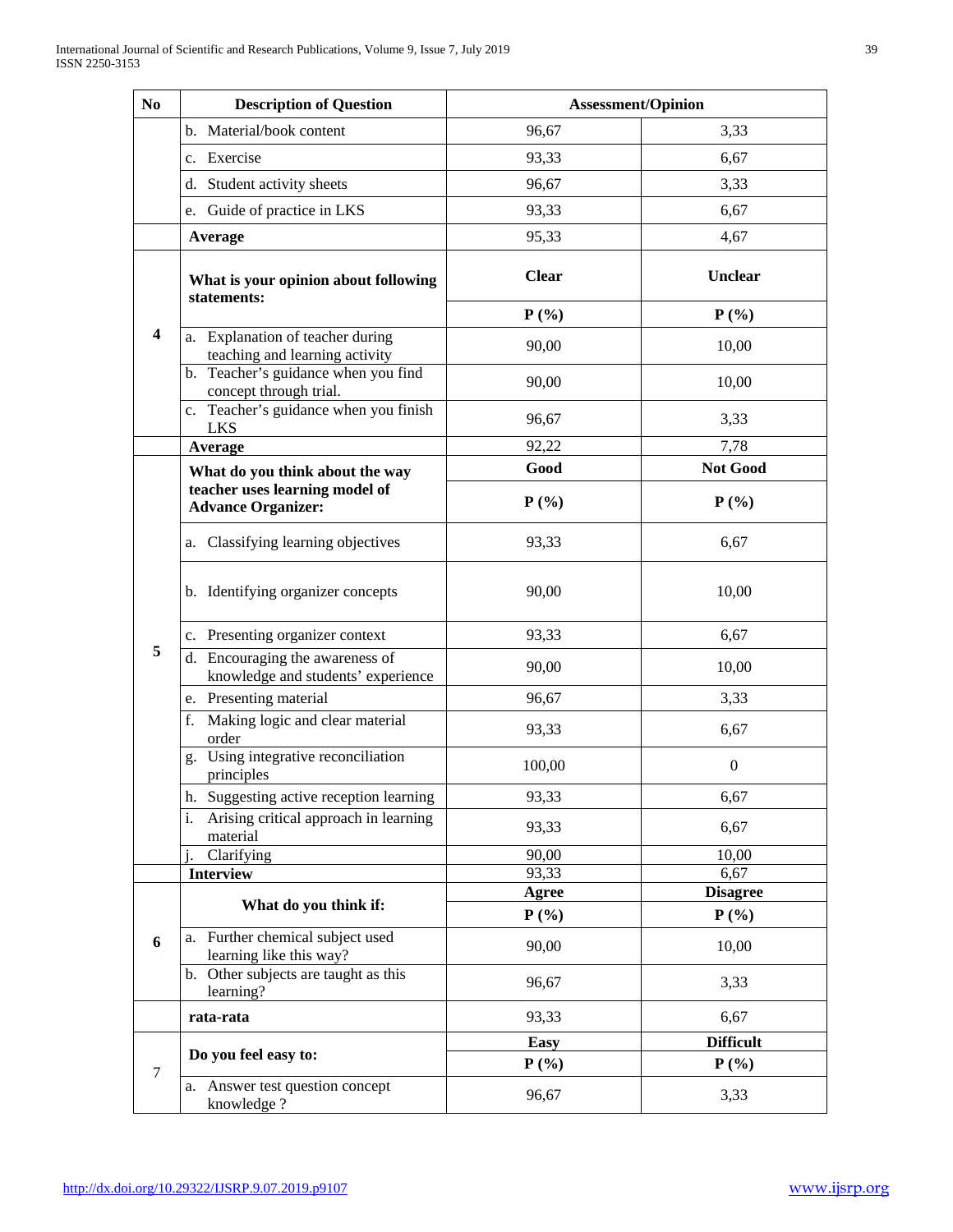# **IV. CONCLUSION AND SUGGESTION**

#### *4.1 Conclusion*

Based on the result of analysis, discussion and findings in research, it can be concluded that learning model using advanced organizer models on ion bond material and covalent bonds are valid, practical, and effective. Thus, it is feasible to be used to improve students' conceptual understanding.

*4.2 Suggestion*

Based on suggestions which can be revealed by researcher according to research conducted are as follow:

- a. Teacher should be able to manage time during learning because high school students of sport are athletes who prior to teaching and learning activities always practice exercise that consumes stamina. This can be dealt with by taking into account the time at the presentation and allocating more time to group discussion activities which require student activity.
- b. Division of BAS, LKS, and groups should be conducted before the implementation of learning activities. It is to make it easier for students to learn aspects to be condjucted such as the scientific approach used during learning activities.
- c. Students need to be given more time in understanding the organizer because students have just known about the organizer.

#### **REFERENCES**

Aiken, L.R. (1997). *Psycological Testing and Assesment. Boston*: Allyn and Bacon.

Akbar, S. (2013). *Instrumen Perangkat Pembelajaran*. Bandung: PT. Remaja Rosdakarya.

Anonim. (2015, 10 23). *octet rule*. Dipetik 12 20, 2018, dari METAMIA: http://www.metamia.com/analogize.php?q=octet+rule

Arends, R.I. (2008). *Learning to Teach*. Ninth Edition. New York: Mc-Graw Hill.

Arifin, Z. (2012). *Evaluasi Pembelajaran*. Bandung: PT. Remaja Rosdakarya.

Arikunto, S. (2012). Dasar-Dasar Evaluasi Pendidikan. Edisi Kedua. Jakarta: Bumi Aksara.

Atkins, P. dan Paula, J.D. (2006). *Physical Chemistry.* Eighth Edition. New York : W. H. Freeman and Company.

Ausubel, D. P. (1963). *The Psychology of Meaningful Verbal Learning: An Introduction to School Learning.* New york: Holt, Rinehart and Winston, Inc.

Ausubel, D. P. (1968). *Educational Psychology: A Cognitive View.* New york: Holt, Rinehart and Winston, Inc.

Ayverdi, L., Nakiboglu, C., & Aydin, S. O. (2014). Usage of Graphic Organizers in Science and Tecnology Lessons. *World Conference on Educational Sciences. vol. 116*, hal. 4264-4269. Elsevier Ltd.

Bahl, A., Bahl, B.S., dan Tuli, G.D. (2002). *Essentials of Physical Chemistry*. New Delhi: S.Chand & Company LTD.

Borich, G.D. (1994). *Observation Skills for Effective Teaching*. New York: Mac Millan Publishing Company.

Brady, J. E., Jespersen, N. D., & Hyslop, A. (2012). *Chemistry The Molecular Nature of Matter* (6th ed.). John Wiley & Sons.

Bransford, J.; Brown, A.; & Cocking, R. 1999. eds. *How People Learn: Brain, Mind, Experience, and School*. (Eds.). Washington, DC: National Academy Press.

Budiartawan, I. K., Mursalin, & Yunginger, R. (2013). Pengaruh Model Pembelajaran Advance Organizer Terhadap Pemahaman Konsep, dan Keterampilan Berpikir Kritis Siswa SMA Pada Materi Hukum Ohm dan Hukum Kirchhoff.

Carin, A.A. (1993). *Teaching Modern Science*. New York: Macmillan Publishing Company.

Dahar, R.W. (2011). *Teori-Teori Belajar dan Pembelajaran*. Jakarta: Erlangga.

Dick, W., Carey, L., dan Carey, J.O. (2009), *The Systematic Design Of Instruction*. 7<sup>th</sup> Editions. Pearson Education Ltd., London.

- E, E. E. (2016). Effect of Advance Organizers in the Teaching of Chemistry in Secondory Schools: A Case Study of Anambra State. *The 39th CSN Annual International Conference, Workshop and Exhibition, Rivers State University of Science and Technology.* Port Harcourt, Nigeria: academic journal.
- Effendy. (2010). *Teori VSEPR: Kepolaran, dan Gaya Antarmolekul* (3rd ed.). Malang: Bayumedia Publishing.

Eggen, P. dan Kauchak, D. (2012). *Strategi dan Model Pembelajaran*. Edisi Keenam. Jakarta: PT. Indeks.

Ekenobi, T. N., & Mumuni, A. (2015, December). Efficacy of Advance Organizers Strategies on Chemistry Student's Cognitive Achievements in Redox Reaction Concept. *British Journal of Psychology Research, vol. 3*, hal.16-27.

Gronlund, E. dan Linn, R.L. (1995). *Measurement and Assesment in Teaching*. 7<sup>th</sup> Editions. New Jersey: Merril Englewood Cliffs.

- Hake, R.R. (1999). *American Educational Research Association's Devision, Measurement and Research Methodology: Analyzing Change/Gain Score*. New York: Woodlan Hills.
- Hall, T., & Strangman, N. (2002). *Graphic Organizers*. National Center on Accessing The General Curriculum.

Hamalik, O. (2013). *Proses Belajar Mengajar*. Jakarta: PT. Bumi Aksara.

Harahap, R. H., & Harahap, M. B. (2012, Desember). Efek Model Pembelajaran Advance Organizer Berbasis Peta Konsep dan Aktivitas Terhadap Hasil Belajar Fisika Siswa. *Jurnal Penelitian Inovasi Pembelajaran Fisika, 4*.

Hergenhahn, B.R. dan Olson, M.H. (2009). *Teori Belajar*. Edisi Ketujuh. Jakarta: Kencana.

Ibrahim, M. (2002). *Pengembangan Perangkat Pembelajaran*. Jakarta: Direktorat Sekolah Lanjutan Tingkat Pertama.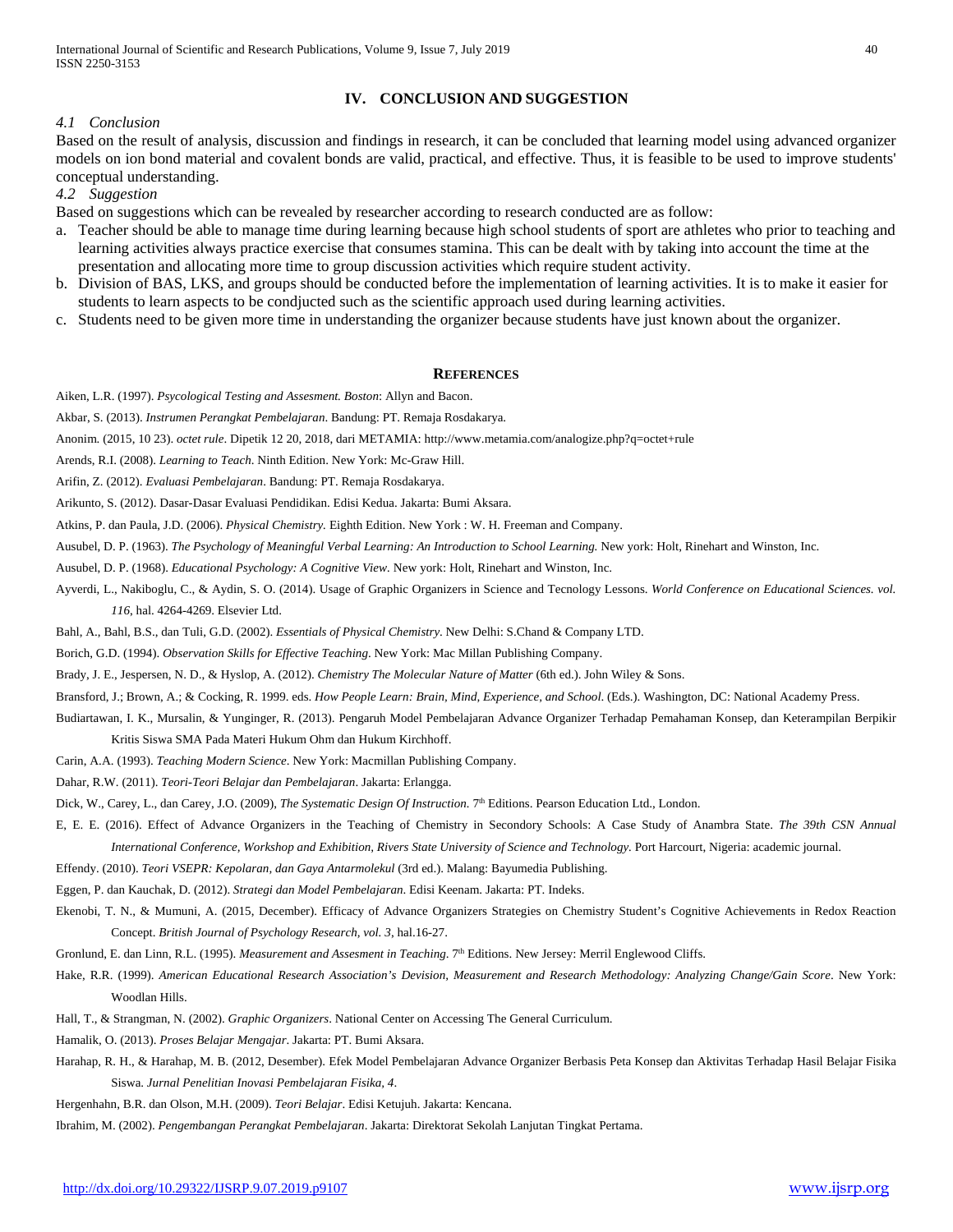Ibrahim, M. (2005). *Asesmen Berkelanjutan*. Surabaya: UNESA University Press.

Iqbal, S.A. dan Y.M. (2005). *Physical Chemistry.* New Delhi: Discovery Publishing House.

Jacobsen, D.A., Eggen, P., dan Kauchak, D. (2009). *Methods for Teaching*. Edisi Kedelapan. New Jersey: Pearson Education,Inc.

Joyce, B., Weil, M., & Calhoun, E. (2011). *Models of Teaching* (8th ed.). (S. Z. Qudsy, Ed., A. Fawaid, & A. Mirza, Trans.) Yogyakarta: Pustaka Pelajar

Jufri, W. (2013). *Belajar dan Pembelajaran Sains.* Bandung: Pustaka Reka Cipta.

Kemendikbud. (2013a). *Permendikbud No.54 tentang Standar Kompetensi Lulusan Pendidikan Dasar dan Menengah*. Jakarta: Kemendikbud.

Kemendikbud. (2013b). *Permendikbud No.65 tentang Standar Proses Pendidikan dasar dan Menengah*. Jakarta: Kemendikbud.

- Kemendikbud. (2013c). *Permendikbud No.66 tentang Standar Penilaian Pendidikan*. Jakarta: Kemendikbud.
- Kemendikbud. (2013d). *Permendikbud No.69 tentang Kerangka Dasar dan Struktur Kurikulum Sekolah Menengah Atas/Madrasah Aliyah*. Jakarta: Kemendikbud.

Kemendikbud. (2013e). *Permendikbud No.81A tentang Implementasi Kurikulum*. Jakarta: Kemendikbud.

Kemendikbud. (2014). *Permendikbud No.104 tentang Pedoman Penilaian Hasil Belajar oleh Pendidik*. Jakarta: Kemendikbud.

Kurniasih, I. dan Sani, B. (2014). *Sukses Menghadapi Kurikulum 2013*. Yogyakarta: Kata Pena.

Manku, G. S. (1980). *Theoretical principles of Inorganic Chemistry.* Delhi: Tata McGraw-Hill Publishing Company Limited.

Meger, R.F. (1986). *Mengembangkan Sikap terhadap Belajar*. Bandung: PT. Remaja Rosdakarya.

Mulyasa, H.E. (2013). *Pengembangan Implementasi Kurikulum 2013*. Bandung: PT. Remaja Rosdakarya.

Namira, Z. B., Kusumo, E., & Prasetya, A. T. (2014). Keefektifan Strategi Metakognitif Berbantu Advance Organizer Untuk Meningkatkan Hasil Belajar Kimia Siswa. *Jurnal Inovasi Pendidikan Kimia, vol. 8*, hal. 1271-1280.

National Council of Education Research and Training. (2006). *Teaching of Science*. New Delhi: The Publication Department, NCERT.

Ormrod, J.E. (2008). *Psikologi Pendidikan: Membantu Siswa Tumbuh dan Berkembang*. Jakarta. Erlangga.

Parjayanti, A., & Wardono. (2013, Juni). Studi Komparasi Model Pembelajaran Antara Inkuiri dan Advance Organizer Untuk Penalaran Matematis. *Jurnal Kreano, 4*.

- Petrucci, R. H., Harwood, W. S., Herring, F. G., & Madura, J. D. (2011). *Kimia Dasar: Prinsip-Prinsip dan Aplikasi Modern* (9nd ed., Vol. II). (A. Safitri, Penyunt., & S. S. Achmadi, Penerj.) Jakarta: Penerbit Erlangga.
- Prasetyo, Z. K., Senam, Wilujeng, I., Anjarsari, P., Wibowo, W. S., Putri, R. A., et al. (2013). *Pengembangan Perangkat Pembelajaran Sains Terpadu Untuk Meningkatkan Kognitif, Keterampilan Proses, Kreativitas Serta Menerapkan Konsep Ilmiah Siswa SMP.* Yogyakarta: Universitas Negeri Yogyakarta.
- Pratitis, I., & Binadja, A. (2014). Penerapan Model Pembelajaran Advance Organizer Bervisi Sets Terhadap Peningkatan Penguasaan Konsep Kimia. *Jurnal Inovasi Pendidikan Kimia, vol. 8*, hal. 1370-1379.
- Rahayu, S. (2012). Pengembangan Model Pembelajaran Advance Organizer Untuk Meningkatkan Aktivitas dan Hasil Belajar Siswa Pokok Bahasan Koloid. *Journal of Innovative Science Education*.
- Ratumanan, G.T dan Laurens, T. (2006a). *Evaluasi Hasil yang Relevan dengan Memecahkan Problematika Belajar dan Mengajar.* Bandung: CV Alfabeta.
- Ratumanan, G.T dan Laurens, T. (2006b). *Evaluasi Hasil yang Relevan dengan Kurikulum Berbasis Kompetensi.* Surabaya: Unesa University Press.

Riduwan. (2012). *Skala Pengukuran Variabel-Variabel Penelitian*. Bandung: Alfabeta.

Siamhady, R. (2018). *Nilai Kimia Kelas X*. Sidoarjo, Jawa Timur: SMA Negeri Olahraga.

Slavin, R.E. (2011). *Psikologi Pendidikan: Teori dan Praktik*. Jilid 1. Edisi Kesembilan. Jakarta: PT. Indeks.

Smith, T. W. (1989). *The Hardy Personality: Cognitive and Physiological Responses to Evaluative Threat*. Journal of Personality and Social Psychology, Vol. 56, No. 2, 257-266.

Staver, J.R. (2007). *Teaching Science*. Belley: Imprimerie Nouvelle Gonnet.

Suharman. (2005). *Psikologi Kognitif.* Surabaya: Srikandi.

Sunarto dan Hartono, B.A. (2008). *Perkembangan Peserta Didik*. Jakarta: PT. Rineka Cipta.

- S, Syukri. (1999). *Kimia Dasar 1.* Bandung: Penerbit ITB.
- Tafawa, A. (2011). A Meta-analysis of Effects of the Advance Organizers on Acknowledgment and Retention of Senior Secondary School (SSS) Chemistry. *Int J Edu Sci, vol. 3*, hal. 129-135.

Tim BSNP. (2007). *Permendiknas No.41 tentang Standar Proses untuk Satuan Pendidikan Dasar dan Menengah*. Jakarta: BSNP.

- Torres, Milano & Nueva Espana, Rebecca & Orleans, Antriman. (2014). Integrating graphic organizers in facilitating learning chemistry. *International Journal of Educational Studies*. vol. 1, hal. 1-8.
- Trianto. (2011). *Model-Model Pembelajaran Inovatif Berorientasi Konstruktivistik*. Jakarta: Prestasi Pustaka.
- Trianto. (2013). *Mendesain Model Pembelajaran Inovatif-Progresif*. Jakarta: Kencana.
- Wachanga, S. W., Arimba, A. M., & Mbugua, Z. K. (2013, June). Effects Of Advance Organizer Teaching Approach On Secondary School Students' Achievement In Chemistry In Maara District, Kenya. *International Journal of Social Science & Interdisciplinary Research, vol. 2*.

Wardoyo, S.M. (2013). *Pembelajaran Konstruktivisme*. Bandung: ALFABETA.